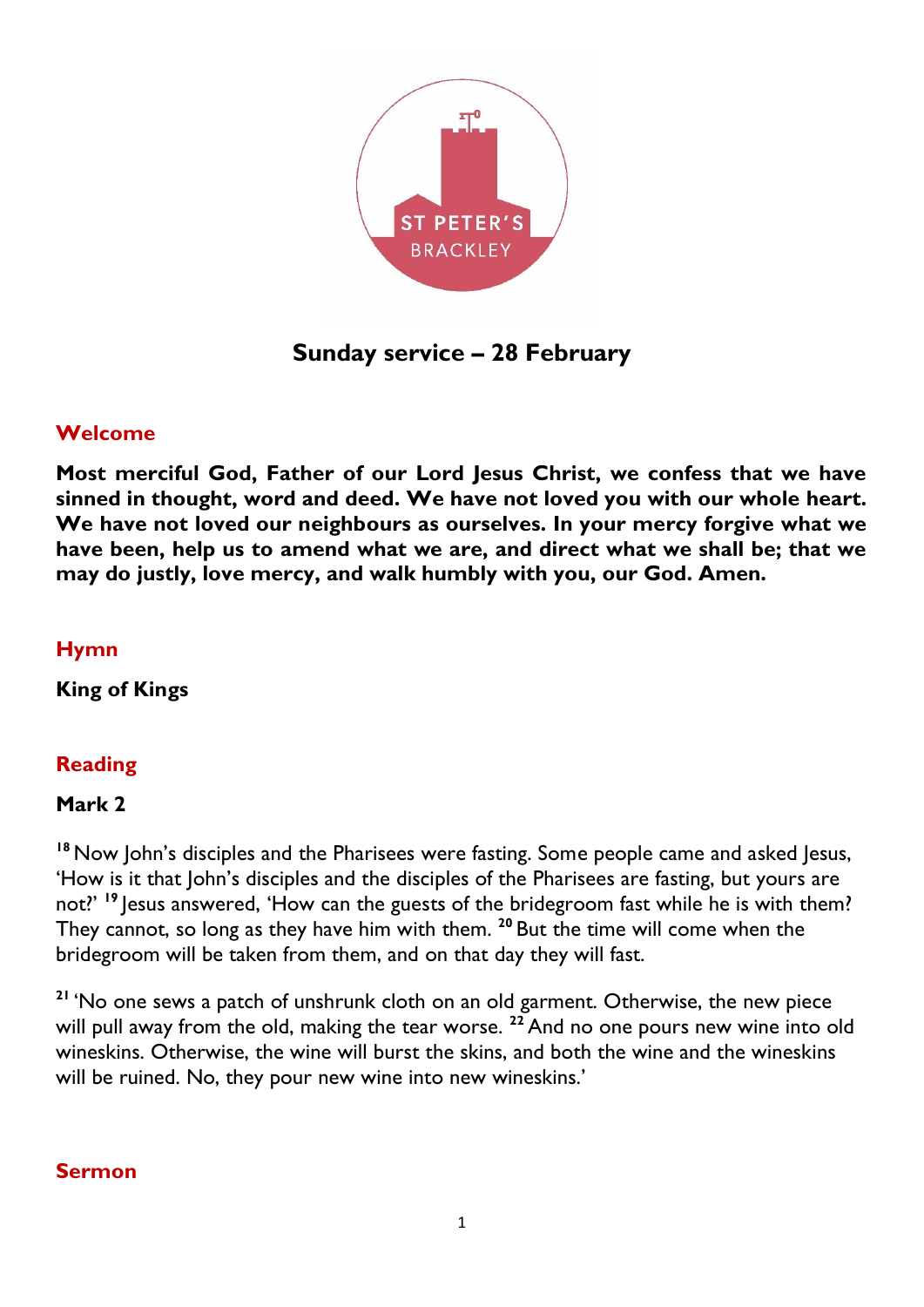# **Creed**

**We believe in one God, the Father, the Almighty, maker of heaven and earth, of all that is, seen and unseen.** 

**We believe in one Lord, Jesus Christ, the only Son of God, eternally begotten of the Father, God from God, Light from Light, true God from true God, begotten, not made, of one Being with the Father; through him all things were made. For us and for our salvation he came down from heaven, was incarnate from the Holy Spirit and the Virgin Mary and was made man. For our sake he was crucified under Pontius Pilate; he suffered death and was buried. On the third day he rose again in accordance with the Scriptures; he ascended into heaven and is seated at the right hand of the Father. He will come again in glory to judge the living and the dead, and his kingdom will have no end.**

**We believe in the Holy Spirit, the Lord, the giver of life, who proceeds from the Father and the Son, who with the Father and the Son is worshipped and glorified, who has spoken through the prophets.** 

**We believe in one holy catholic and apostolic Church. We acknowledge one baptism for the forgiveness of sins. We look for the resurrection of the dead, and the life of the world to come. Amen.**

## **Prayers**

## **Hymn**

## **There is a Fountain**

# **Lord's Supper**

The Lord be with you. **And also with you.** Lift up your hearts. **We lift them to the Lord.** Let us give thanks to the Lord our God. **It is right to give thanks and praise.**

It is right to praise you, Father, Lord of all creation; in your love you made us for yourself. When we turned away you did not reject us, but came to meet us in your Son. And now we give you thanks because through him you have given us eternal life and delivered us from the slavery of sin and the fear of death into the glorious freedom of the children of God.

## **You embraced us as your children and welcomed us to sit and eat with you.**

In Christ you shared our life that we might live in him and he in us.